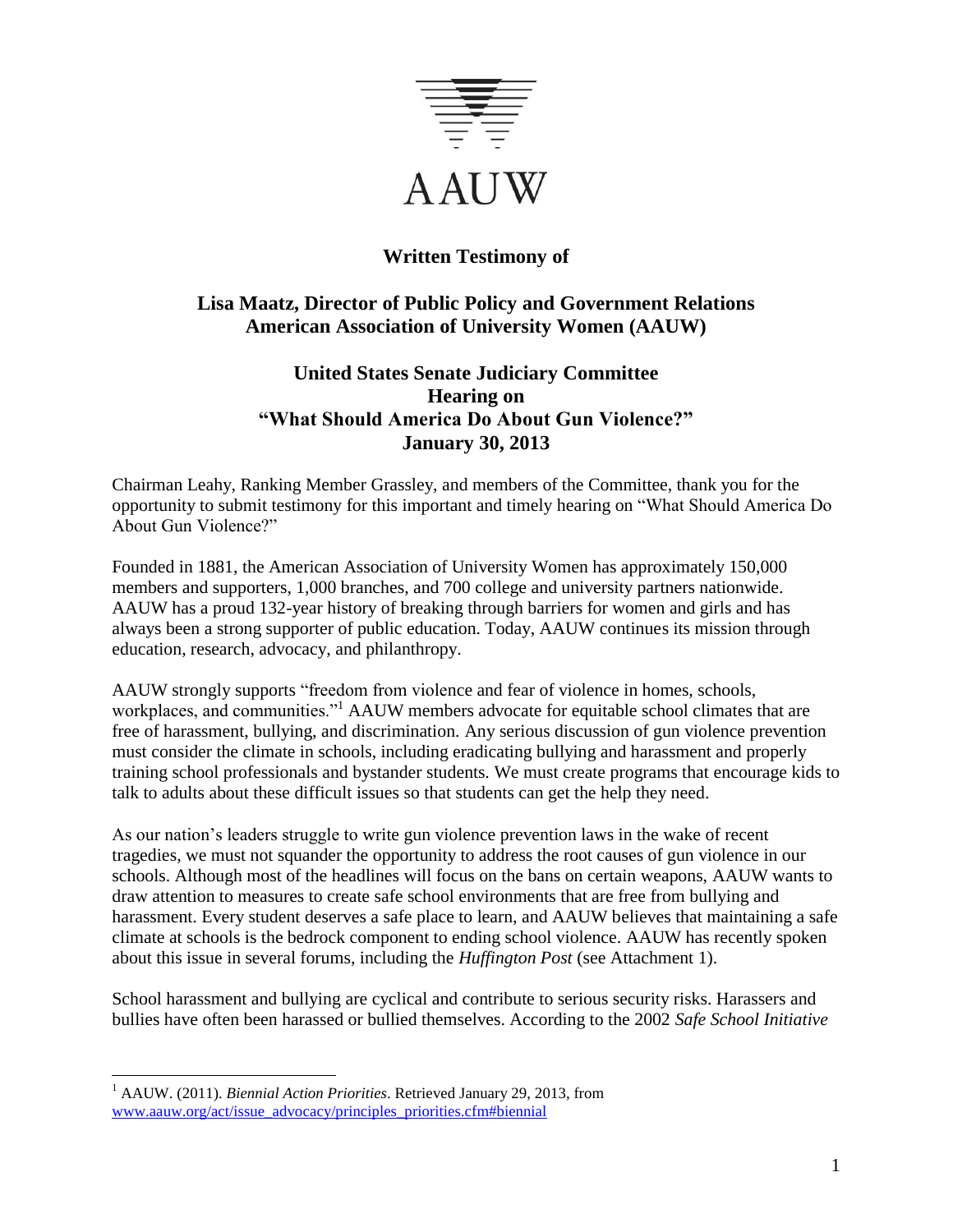report,<sup>2</sup> almost three-quarters of those who committed school violence felt persecuted, bullied, threatened, attacked, or injured by others before doing so. AAUW's report *Crossing the Line: Sexual*  Harassment in School<sup>3</sup> found similar results among students who sexually harass other students. In extreme cases, like the Taft High School shooting in California, the experience of being bullied appeared to have been a factor in the decision to attack the school.<sup>4</sup> A safe and supportive school climate is critical if we are to decrease violence at schools and gun violence overall.

*Crossing the Line* found that our country is dealing with a pervasive problem: Nearly half of all 7– 12th grade students said that they have encountered some form of sexual harassment and that this harassment caused them to feel sick to their stomachs, have trouble sleeping, and skip school.<sup>5</sup> As we know, harassment can lead to disastrous outcomes, especially for students who are targeted for failing to conform to gender stereotypes, which is often the case for lesbian, gay, bisexual, and transgender students who report sexual harassment.<sup>6</sup>

Congress must act on several of President Barack Obama's proposals to create safer school climates.<sup>7</sup> These include a comprehensive school safety initiative to help local school districts hire up to 1,000 school resource officers and school-based mental health professionals, as well as other investments in school safety, such as providing resources for schools to implement emergency preparedness plans; helping schools adopt proven strategies to reduce bullying, drug abuse, violence, and other problem behaviors; and assisting schools in gathering and sharing best practices on school discipline.

AAUW supports the reintroduction and passage of the Successful, Safe, and Healthy Students Act,<sup>8</sup> which aims to improve student achievement by promoting student health and wellness; preventing bullying, violence, and drug use; and fostering a positive school climate. AAUW also supports the Safe Schools Improvement Act and the Student Non-Discrimination Act, which would give schools necessary resources to combat bullying, harassment, and negative school climates.

Our nation's schools should be the safest places possible for our children. We're pleased to see Congress exploring ways to prevent gun violence, and we look forward to supporting initiatives that protect all students.

Thank you for the opportunity to submit testimony. We are pleased to be working with you on this critical issue.

 $\overline{a}$ 

<sup>2</sup> U.S. Secret Service and U.S. Department of Education. (2002). *The Final Report and Findings of the Safe School Initiative: Implications for the Prevention of School Attacks in the United States.* Retrieved January 29, 2013, from [www.secretservice.gov/ntac/ssi\\_final\\_report.pdf](http://www.secretservice.gov/ntac/ssi_final_report.pdf)

<sup>&</sup>lt;sup>3</sup> AAUW. (2011). *Crossing the Line: Sexual Harassment in School.* Retrieved January 29, 2013, from

[www.aauw.org/learn/research/crossingtheline.cfm](http://www.aauw.org/learn/research/crossingtheline.cfm) 4 *Los Angeles Times.* (January 12, 2013). *Taft Classroom Shooting: Bullying Seen as Motive for Attack.* Retrieved January 29, 2013, from [http://latimesblogs.latimes.com/lanow/2013/01/taft-classroom-shooting-bullying-seen-as](http://latimesblogs.latimes.com/lanow/2013/01/taft-classroom-shooting-bullying-seen-as-motive-for-attack.html)[motive-for-attack.html](http://latimesblogs.latimes.com/lanow/2013/01/taft-classroom-shooting-bullying-seen-as-motive-for-attack.html)

<sup>&</sup>lt;sup>5</sup> AAUW. (2011). *Crossing the Line: Sexual Harassment in School.* Retrieved January 29, 2013, from [www.aauw.org/learn/research/crossingtheline.cfm](http://www.aauw.org/learn/research/crossingtheline.cfm)

<sup>6</sup> Gay, Lesbian, and Straight Education Network. (2011). *2011 National School Climate Survey: LGBT Youth Face Pervasive, But Decreasing Levels of Harassment.* Retrieved January 29, 2013, from [www.glsen.org/cgi](http://www.glsen.org/cgi-bin/iowa/all/library/record/2897.html?state=research&type=research)[bin/iowa/all/library/record/2897.html?state=research&type=research](http://www.glsen.org/cgi-bin/iowa/all/library/record/2897.html?state=research&type=research)

<sup>7</sup> The White House. (January 2013). *Now is the Time.* Retrieved January 29, 2013, from [www.whitehouse.gov/sites/default/files/docs/wh\\_now\\_is\\_the\\_time\\_full.pdf](http://www.whitehouse.gov/sites/default/files/docs/wh_now_is_the_time_full.pdf)

<sup>8</sup> U.S. Government Printing Office. (MAY 9, 2011). *S. 919*. Retrieved January 29, 2013, from [www.gpo.gov/fdsys/pkg/BILLS-112s919is/pdf/BILLS-112s919is.pdf](http://www.gpo.gov/fdsys/pkg/BILLS-112s919is/pdf/BILLS-112s919is.pdf)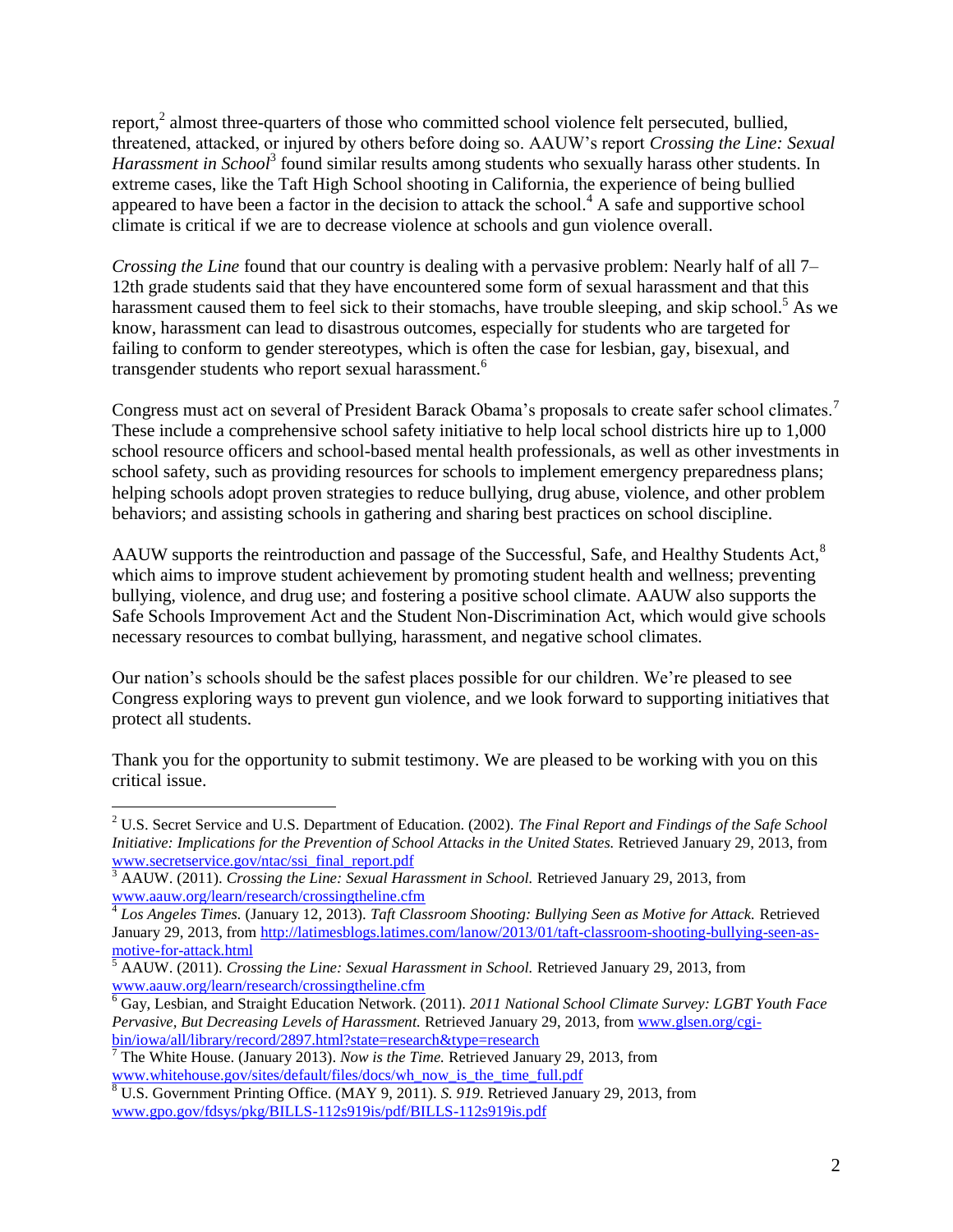#### **Attachment 1**



Executive Director, American Association of University Women

# **FOST EDUCATION**

## **Tackling the Role That Bullying and Harassment Play in School Violence**

Posted: 02/01/2013 11:53 am

As our nation's leaders struggle to implement gun-violence prevention laws in the wake of the Sandy Hook tragedy, we must not squander the opportunity to address the root causes of gun violence in our schools. Although most of the headlines have focused on banning certain types of gun equipment, the American Association of University Women (AAUW) wants to draw attention to and thank the president for proposed measures to create safe school environments that are free from bullying and harassment.

As reported in [The Huffington Post,](http://www.huffingtonpost.com/2013/01/10/taft-union-high-school-shooting-teacher_n_2450578.html) the accused shooter at California's Taft Union High School may have targeted children he perceived as bullies. This tragedy provides a clear example that any serious discussion of school violence prevention must consider the climate in schools, including eradicating bullying and harassment and properly training school professionals and bystander students. We need to figure out how to get our kids to talk to us so that they can get the help they need.

AAUW's report *[Crossing the Line: Sexual Harassment at School](http://www.aauw.org/learn/research/crossingtheline.cfm)* shows that our country is dealing with a pervasive problem: Nearly half of all 7-12th grade students said that they have encountered some form of sexual harassment and that this harassment caused them to feel sick to their stomach, have trouble sleeping, and skip school. As we know, harassment can lead to disastrous outcomes, especially for students who are targeted for failing to conform to gender stereotypes, which is often the case for [lesbian, gay, bisexual, and transgender students](http://www.glsen.org/cgi-bin/iowa/all/library/record/2897.html?state=research&type=research) who report sexual harassment.

Sexual harassment in middle and high schools is rarely reported; only about 9 percent of harassed students reported the incident, according to AAUW research. Serious questions remain about how well our society is providing a safe and welcoming environment for all students.

Harassment and bullying are cyclical. Harassers and bullies have often been harassed or bullied themselves. According to the 2004 *[Safe School Initiative report](http://www.secretservice.gov/ntac/ssi_final_report.pdf)*, almost three-quarters of those who committed school violence felt persecuted, bullied, threatened, attacked, or injured by others before doing so. *Crossing the Line* found similar results among students who sexually harass other students. In extreme cases, like the Taft shooting, the experience of being bullied appeared to have been a